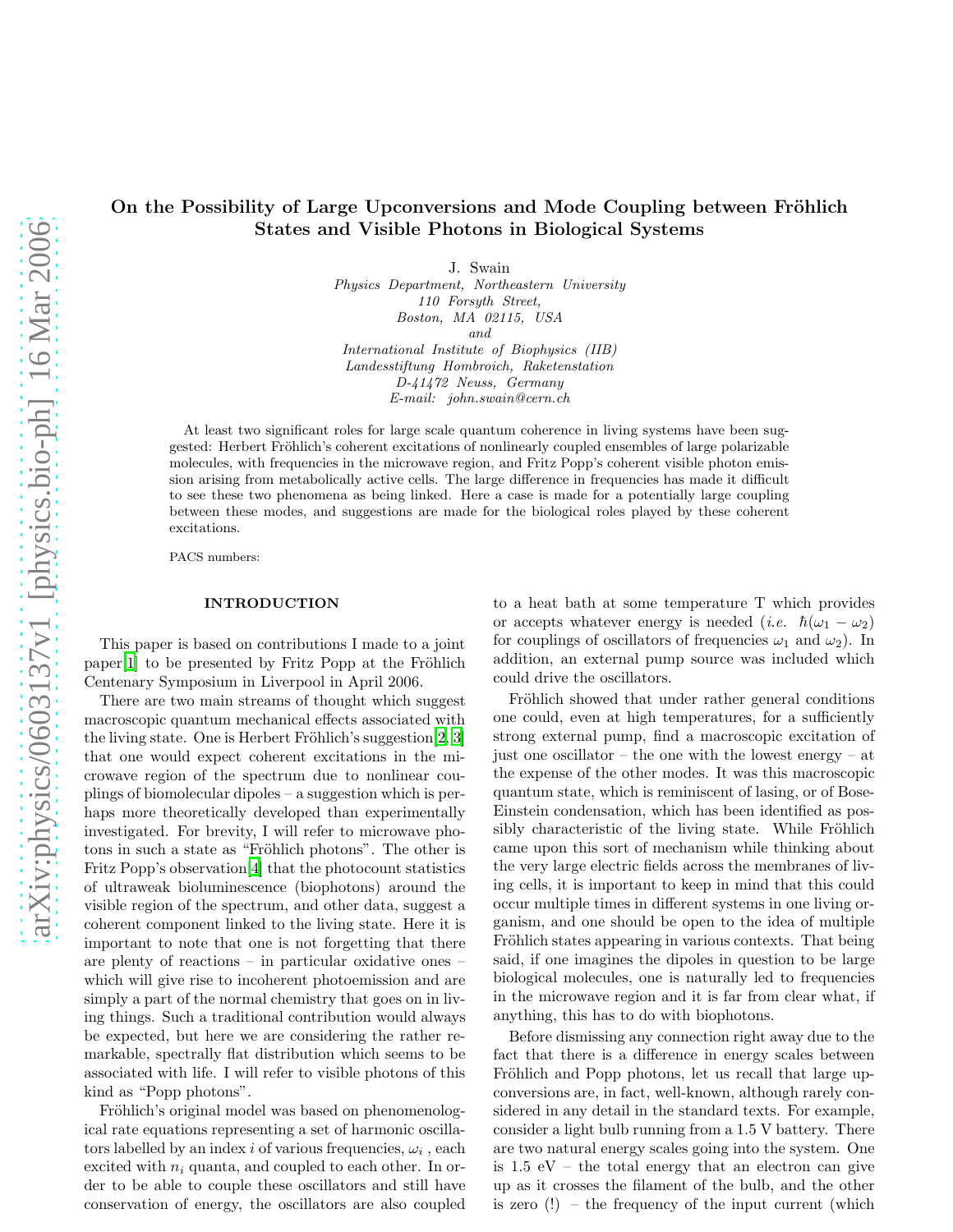is DC here). Even the 1.5 eV is rather optimistic since one expects an electron to undergo many collisions as it passes through the filament, each time giving up only a small fraction of an eV. Nevertheless, common experience shows that there is strong emission in the visible spectrum of several electron volts. That is, a macroscopic nonlinear system, even without coherence, manages to couple many low energy quanta into one higher energy quantum of, say, blue light. A first response on hearing this argument is to trivialize it, saying "Well, isn't that just blackbody radiation?". The answer, of course, is yes, but whenever one treats the approach to blackbody radiation one has to imagine complicated couplings between many oscillators which one subsumes into statements like "one lets the oscillators exchange energy until the most probable distribution (via maximizing entropy) is reached". With this in mind, it may come as less of a surprise that a highly organized system may be more efficient at large upconversions.

Let us now slightly generalize Fröhlich's model (J. Swain, August 2005, talk at the Fröhlich Symposium, IIB, Neuss, Germany)[\[5\]](#page-3-1) and add one more term to his rate equations. This will be a coupling of the whole Fröhlich system (which is a large number of oscillators all coupled together, with the lowest energy oscillator coherently excited) to one external oscillator. The system is already coupled to an entire heat bath of oscillators, so this is just one more oscillator. The difference is that the entire heatbath of oscillators in Fröhlich's model are constrained to have their energy thermally distributed at a temperature T. Here we add just one oscillator, not requiring it to be a part of a thermal ensemble. Thinking in concrete terms, this can be an oscillator corresponding to the QED vacuum and its occupation number represents the number of photons in that state. It could also be an oscillator corresponding to the excitation energy for some chemical reaction, or some other process. Such an additional coupling outside the original Fröhlich model will drain energy from the system, which we can compensate for by an increase in pumping so as to not lose the coherent Fröhlich excitations.

Now let us consider the probability that  $N$  Fröhlich photons of frequency  $\omega_F$  can couple to a Popp photon of frequency  $\omega_P$  (equal to  $N\omega_F$ ). Here is it useful to think of Feynman diagrams which represent quantum mechanical amplitudes for such photons to couple. Think then of a line which represents a charged particle in a living system. This can be an electron, or a dressed quasiparticle. In keeping the Fröhlich's original work which stressed the generality of a mechanism rather than details of a specific model, we will refer to this as an "electron", keeping in mind that generalizations are possible (a dipole, a quasiparticle, etc.). Diagrams contributing to the process we want have  $N$  incoming photon lines and one outgoing photon line. The amplitude for the process has a factor of electron charge (e) for each photon, and the transition probability is obtained by adding all diagrams with all permutations of incoming photons, finding the squared magnitude of the resulting complex quantity, and multiplying by the amount of phase space available for the outgoing photons. In general, this is a difficult problem to work out, and one expects (assuming that different diagrams have different phases and are unlikely to constructively interfere) a result of order  $\alpha^n$  where  $\alpha$  is the fine structure constant  $-$  a pure number roughly equal to 1/137. It would then seem that coupling of a large number  $n$  of photons will be very unlikely, and it is this sort of intuition which tends to make one immediately dismiss large upconversions as impossible or unlikely.

The Fröhlich state, however, is a special one in that it is a coherent state in which all the photons carry the same energy. In fact, as a coherent state, it does not have a well-defined number of photons at all, but for the following we can consider projecting out a certain number  $N$  by the requirement that  $N$  must be combined in order to get the single photon of frequency (details will appear elsewhere, Swain, 2006, in preparation, but they are not difficult). Now we have  $N$  indistinguishable photons coming in and N! diagrams all of which must be counted and all of which have the same numerical value and thus which interfere constructively. This is nothing more than Bose-symmetrization (with an attendant  $1/sqrtN!$  for N identical incoming photons – that is, one must add each diagram corresponding to an indistinguishable process (corresponding to different photon line orderings) with the same amplitude. Now the original naive estimate of a rate proportional to must be replaced by  $\alpha^N N!$ . For small N, the N! term is negligible compared to the rapid falloff in powers of the fine structure constant, but for N of about 400,  $\alpha^N N!$  becomes unity and the factorial term begins to dominate and in fact the perturbative concepts become unreliable. As  $N$  goes to infinity, the probability of this process grows without bound, and violates unitarity, signaling that one has pushed perturbation theory beyond its limits of validity. This sort of breakdown of perturbation theory is in fact to be expected, as it is well-known that the perturbative QED expansion is divergent[\[6\]](#page-3-2) and in fact it is still quite mysterious that the results of low order perturbation theory are as good as they are! It should be noted here that one cannot extend the argument to suggest the the outgoing photon energies would grow without limit. With perturbation theory breaking down one would need additional non-perturbative effects to set in and enforce unitarity. Qualitatively, however, one might expect a low probability for a few photons to couple, a large probability for about 400, and a flattening off thereafter with increasing numbers.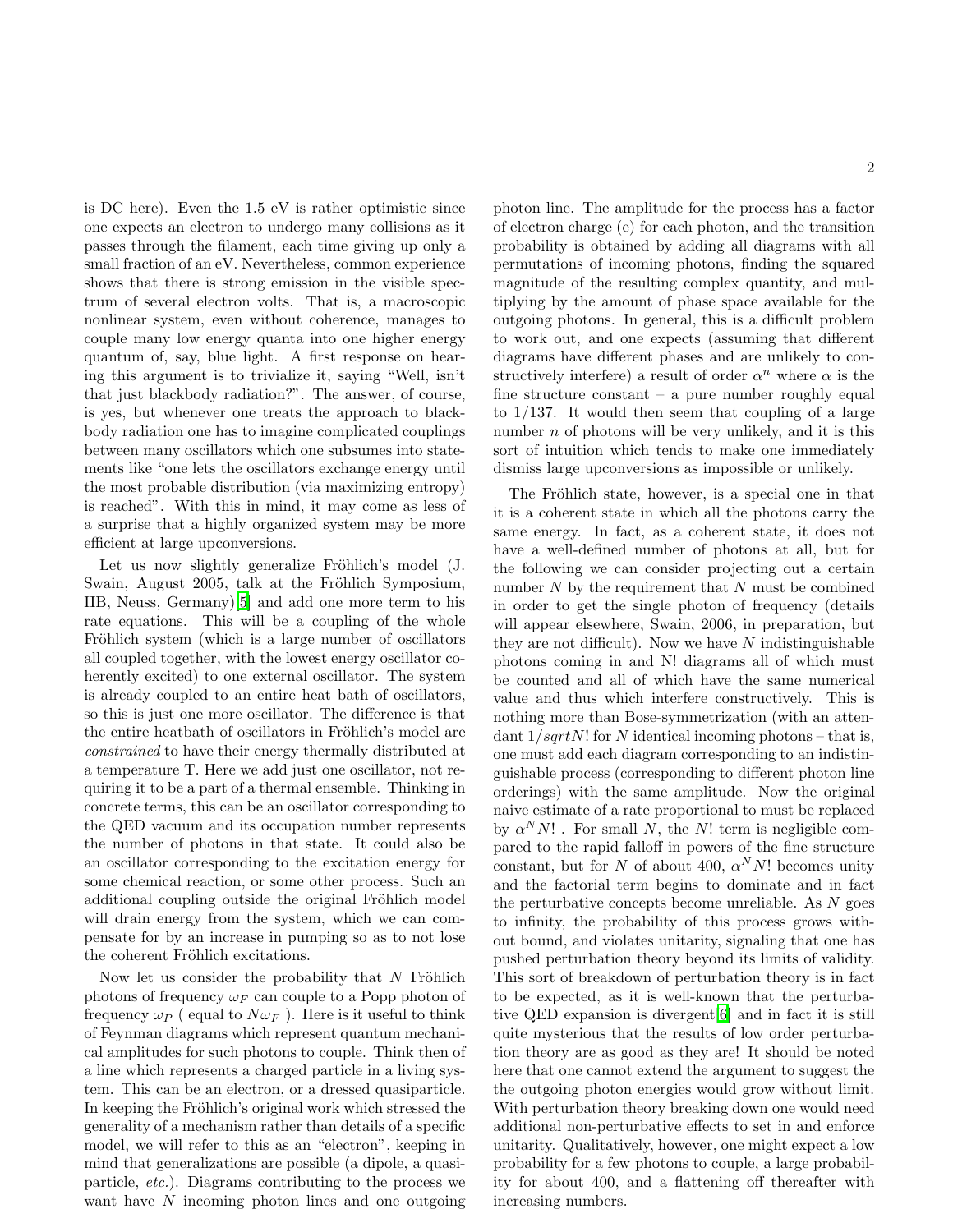In all honesty one must be aware that one is really using the structure of perturbation theory as a guide rather than going a full non-perturbative calculation. Interesting though this is, a non-perturbative treatment is in preparation[\[7](#page-3-3)] which suggests a similar result from a different point of view.

A similar factor of N! was anticipated on phenomenological grounds by Popp et al. [\[8](#page-3-4)], but here finds its expression rooted in a microscopic model linking Fröhlich and Popp photons. Rather remarkably, the factor of 400 or so derived above is about what one would want to get from Fröhlich frequencies in the microwave region to visible Popp photons! The picture which emerges then, subject to more (nonperturbative) theoretical work and, of course, experimental verification, is:

- there are at least two types of quantum electromagnetic systems associated with the living state. One is in the microwave frequency range as suggested by Fröhlich, and one is around the visible region as suggested by Popp
- there is a coupling of these two which is natural within the context of known physics, assuming that the Fröhlich mechanism takes place
- the model here is predictive in that it suggests coherent excitations in the microwave region followed by small excitations at integer multiples of the Fröhlich frequency, decreasing rapidly in intensity at first and then rising again at about 400 times the Fröhlich frequency, then levelling off, and, eventually falling in order to preserve unitarity. Exact details here are beyond perturbation theory and require different mathematical methods. The physics here is, however, experimentally accessible, at least over part of the frequency range, with the THz region still being quite challenging in terms of instrumentation.

There is even a degree of reversibility in the system and one can imagine coupling what we have so-far considered as an outgoing photon mode to an external visible photon which could in turn be down-converted into Fröhlich photons. This offers the possibility of affecting Fröhlich dynamics inside a cell via visible photons injected from outside, as well as to the possibility of a long range coupling of internal cellular Fröhlich dynamics between cells via visible Popp photons.This also suggests new experiments looking for microwave responses to visible stimulation and vice-versa.

One might well ask what use such a setup with two such disparate frequency ranges is in living things. An immediate suggestion is that living things require a large range of quanta of energy to drive various reactions. This

is akin to going shopping where one needs to make purchases using a wide range of sums of money. In order to ensure the correct energy for each reaction (correct change, in the monetary analogy), one would do well to store one's energy (money) in small quanta (small coins). There is a smallest sensible quantum to store (smallest coin to keep) set by what quantity can be had or lost for essentially nothing. This is about kT of energy for a biological system which is bathed in quanta of this energy (*i.e.* is in a heat bath of temperature  $T$ ) and a penny in the money analogy since nobody really cares about getting or losing one. Storing energy in microwaves ensures that one can be very close to just about any amount of energy that would be needed to drive an electronic transition (chemical reaction) as needed. Storing in lower energy excitations makes no sense then, and higher frequencies would, perhaps surprisingly, not be expected to couple as easily to the required energy scale. Even a degree of automatic specificity is expected since a reaction which is all set to go but for the energy required constitutes a resonance (extra phase space) into which the outgoing quantum can couple. This is complementary to Fröhlich's "selective long range dispersion forces between large systems"[\[3](#page-2-2)] now extended beyond physical forces to selective transfer of energy. In other words, there is a natural framework not just for a biological molecule to experience long-range forces pulling it to where it should go, but also for the appropriate amount of energy to be transferred between them. The use of single photons as part of cell-to-cell signalling is also fascinating and the sort of system here could allow for a high degree of selectivity with little cross-talk by choosing slightly different optical frequencies for different communications. Of course just what nature does is an experimental question, and likely to provide even more surprises!

## ACKNOWLEDGEMENTS

I would like to thank the NSF for continuing support of other research, and the members of the IIB in Neuss, and especially Fritz Popp, for fascinating discussions.

- <span id="page-2-0"></span>[1] Fritz-Albert Popp, Lev Beloussov, Wolfgang Klimek, John Swain, and Yu Yan, "Coupling of Fröhlich-Modes as a Basis of Biological Regulation", 2006, to be published.
- <span id="page-2-1"></span>[2] H. Fröhlich, "Long-range coherence and energy storage in biological systems", Int. J. Quant. Chem. 2 (1968) 641- 649.
- <span id="page-2-2"></span>[3] H. Frölich, Physics Letters,  $39A$ , Number 2 (1972) 153.